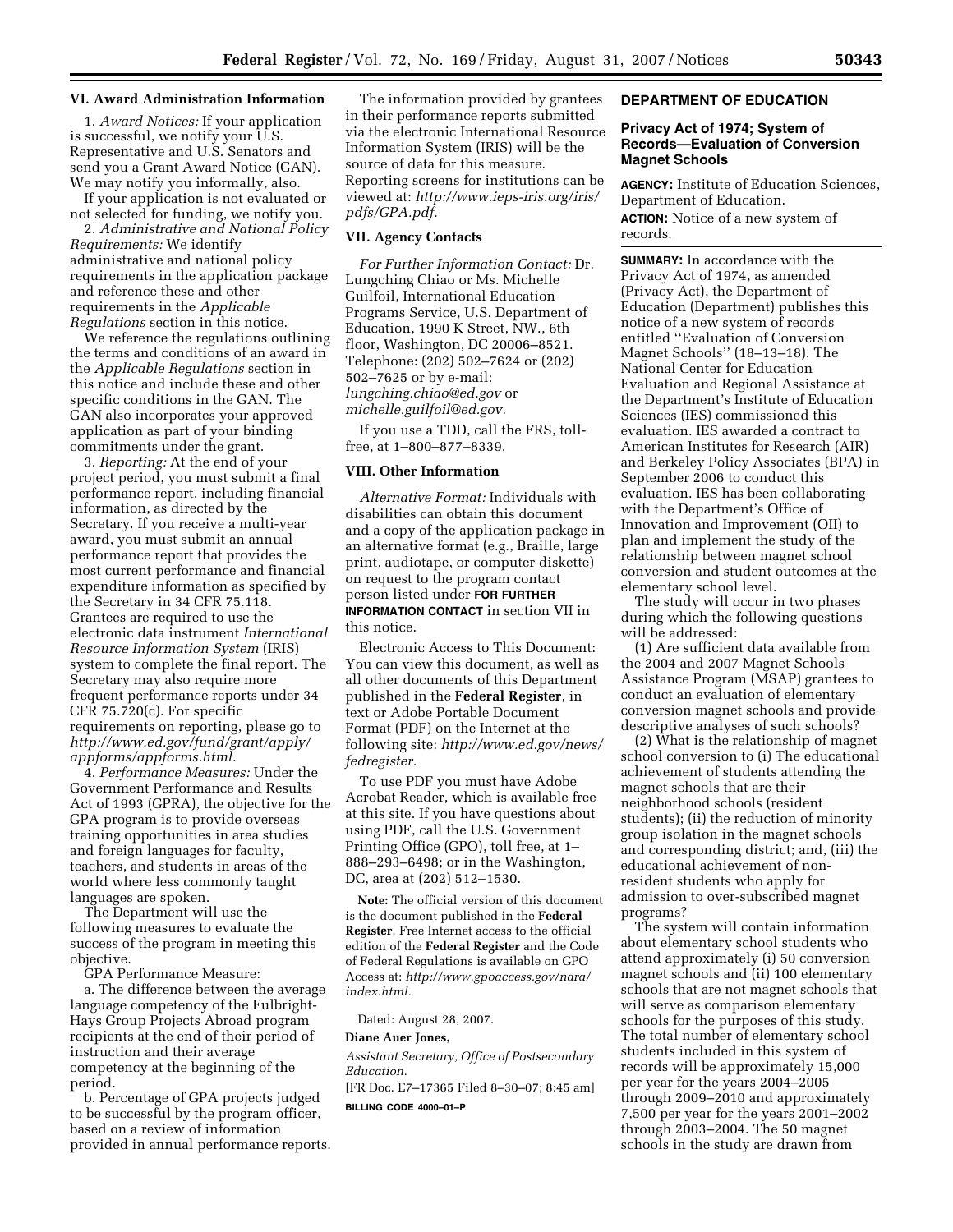school districts that were awarded MSAP grants by OII in 2004 and/or 2007. For each conversion magnet school and its comparison schools, data will be collected for the three years before and for at least the three years after the conversion date.

The system of records will include information about students who attend the elementary schools participating in the evaluation including demographic information (such as race/ethnicity, gender, age, and language status); attendance zone; grade level; and annual English language arts and mathematics test scores.

**DATES:** The Department seeks comment on the new system of records described in this notice, in accordance with the requirements of the Privacy Act. We must receive your comments on the proposed routine uses for the system of records referenced in this notice on or before October 1, 2007.

The Department filed a report describing the new system of records covered by this notice with the Chair of the Senate Committee on Homeland Security and Governmental Affairs, the Chair of the House Committee on Oversight and Government Reform, and the Administrator of the Office of Information and Regulatory Affairs, Office of Management and Budget (OMB) on August 28, 2007. This system of records will become effective at the later date of—(1) The expiration of the 40-day period for OMB review on October 9, 2007 or (2) October 1, 2007, unless the system of records needs to be changed as a result of public comment or OMB review.

**ADDRESSES:** Address all comments about the proposed routine uses to Dr. Ricky Takai, Director, Evaluation Division, National Center for Education Evaluation and Regional Assistance, Institute of Education Sciences, U.S. Department of Education, 555 New Jersey Avenue, NW., Room 502D, Washington, DC 20208. Telephone: (202) 208–7083. If you prefer to send comments through the Internet, use the following address: *http:// comments@ed.gov.* 

You must include the term ''Evaluation of Conversion Magnet Schools'' in the subject line of the electronic message.

During and after the comment period, you may inspect all comments about this notice in Room 502D, 555 New Jersey Avenue, NW., Washington, DC, between the hours of 8 a.m. and 4:30 p.m., Eastern time, Monday through Friday of each week except Federal holidays.

# **Assistance to Individuals With Disabilities in Reviewing the Rulemaking Record**

On request, we supply an appropriate aid, such as a reader or print magnifier, to an individual with a disability who needs assistance to review the comments or other documents in the public rulemaking record for this notice. If you want to schedule an appointment for this type of aid, please contact the person listed under **FOR FURTHER** 

# **INFORMATION CONTACT**.

**FOR FURTHER INFORMATION CONTACT:** Dr. Ricky Takai. Telephone: (202) 208– 7083. If you use a telecommunications device for the deaf (TDD), you may call the Federal Relay Service (FRS) at 1– 800–877–8339.

Individuals with disabilities may obtain this document in an alternative format (e.g., Braille, large print, audiotape, or computer diskette) on request to the contact person listed in this section.

# **SUPPLEMENTARY INFORMATION:**

## **Introduction**

The Privacy Act (5 U.S.C. 552a) requires the Department to publish in the **Federal Register** this notice of a new system of records maintained by the Department. The Department's regulations implementing the Privacy Act are contained in Part 5b of Title 34 of the Code of Federal Regulations (CFR).

The Privacy Act applies to information about individuals that contains individually identifiable information and that is retrieved by a unique identifier associated with each individual, such as a name or social security number. The information about each individual is called a ''record,'' and the system, whether manual or computer-based, is called a ''system of records.'' The Privacy Act requires each agency to publish notices of systems of records in the **Federal Register** and to prepare reports to the OMB and Congress whenever the agency publishes a new system of records. Each agency is also required to send copies of the report to the Chair of the Senate Committee on Homeland Security and Governmental Affairs and the Chair of the House Committee on Oversight and Government Reform. These reports are intended to permit an evaluation of the probable effect of the proposal on the privacy rights of individuals.

*Electronic Access to This Document:*  You may view this document, as well as all other documents of this Department published in the **Federal Register**, in text or Adobe Portable Document Format (PDF) on the Internet at the

following site: *http://www.ed.gov/news/ fedregister.* 

To use PDF you must have Adobe Acrobat Reader, which is available free at this site. If you have questions about using PDF, call the U.S. Government Printing Office (GPO), toll free, at 1– 888–293–6498; or in the Washington, DC, area at (202) 512–1530.

**Note:** The official version of this document is the document published in the **Federal Register**. Free Internet access to the official edition of the **Federal Register** and the Code of Federal Regulations is available on GPO Access at: *http://www.gpoaccess.gov/nara/ index.html.* 

Dated: August 28, 2007.

# **Grover Whitehurst,**

*Director, Institute of Education Sciences.*  For the reasons discussed in the preamble, the Director of the Institute of Education Sciences, U.S. Department of Education, publishes a notice of a new system of records to read as follows:

#### **18–13–18**

#### **SYSTEM NAME:**

Evaluation of Conversion Magnet Schools.

### **SECURITY CLASSIFICATION:**

None.

#### **SYSTEM LOCATION:**

(1) Evaluation Division, National Center for Education Evaluation and Regional Assistance, Institute of Education Sciences, U.S. Department of Education, 555 New Jersey Avenue, NW., Room 502D, Washington, DC 20208.

(2) American Institutes for Research, 1070 Arastradero Road, Suite 200, Palo Alto, CA 94304.

(3) Berkeley Policy Associates, 440 Grand Avenue, Suite 500, Oakland, CA 94610–5085.

### **CATEGORIES OF INDIVIDUALS COVERED BY THE SYSTEM:**

This system contains records on elementary school students attending an elementary school in school districts that are recipients of Magnet Schools Assistance Program (MSAP) grants in 2004 and/or 2007. The system will contain information about students who attend approximately (i) 50 conversion magnet schools and (ii) 100 elementary schools that are not magnet schools that will serve as comparison elementary schools for the purposes of this study. The total number of elementary school students included in this system of records will be approximately 15,000 per year for the years 2004–2005 through 2009–2010 and approximately 7,500 per year for the years 2001–2002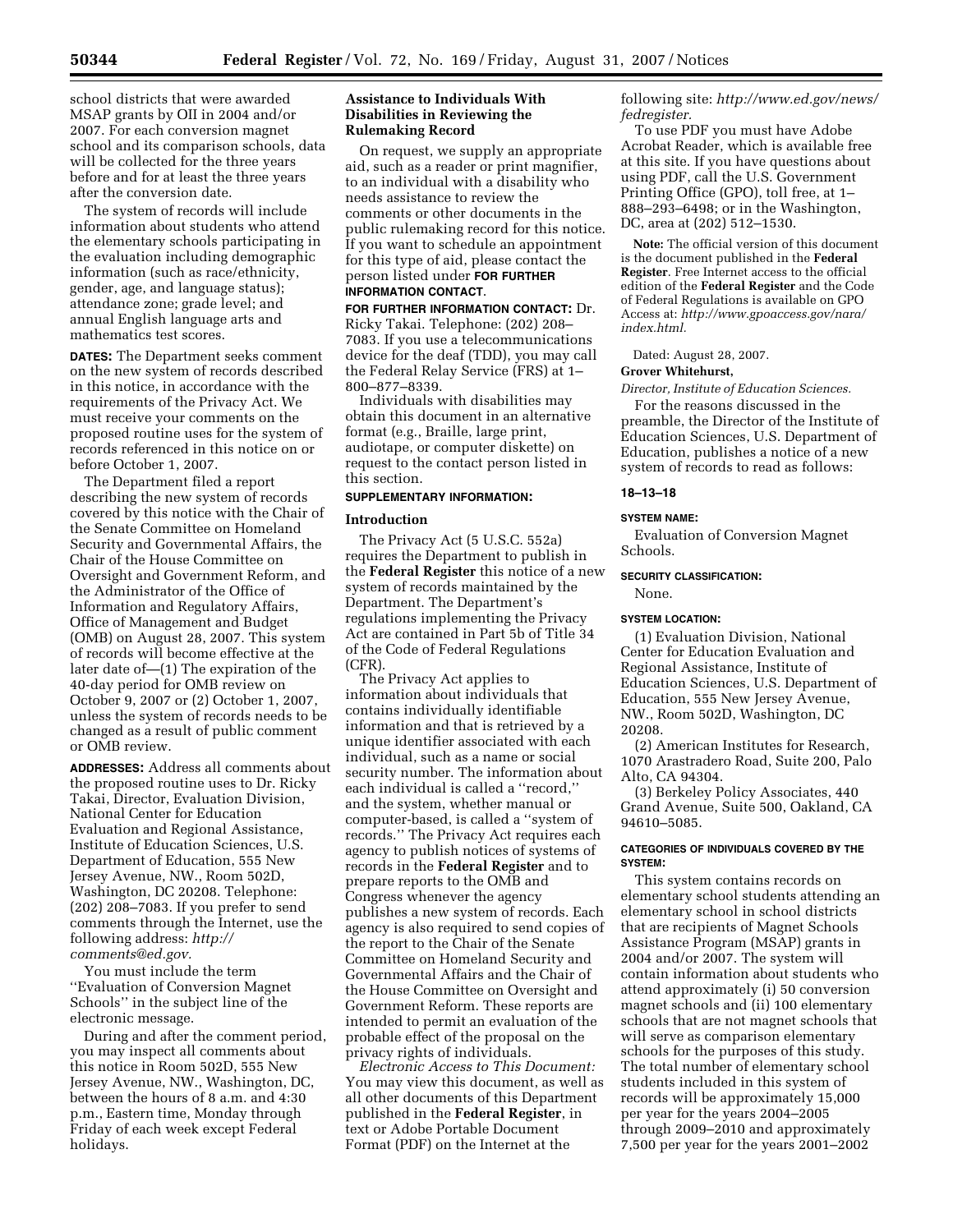through 2003–2004. The 50 magnet schools in the study are drawn from school districts that were awarded MSAP grants by the U.S. Department of Education's Office of Innovation and Improvement in 2004 and/or 2007. For each conversion magnet school and its comparison schools, data will be collected for the three years before or for at least the three years after the conversion date.

#### **CATEGORIES OF RECORDS IN THE SYSTEM:**

The system of records will include information about the elementary school students participating in the evaluation including student demographic information (such as race/ethnicity, gender, age, and language status); attendance zone; grade level; and annual English language arts (ELA) and mathematics test scores.

#### **AUTHORITY FOR MAINTENANCE OF THE SYSTEM:**

The MSAP, the program being evaluated, is authorized under the Elementary and Secondary Education Act of 1965, as amended, Title V, Part C; 20 U.S.C. 7231–7231j. Sections 5301– 5311 of the No Child Left Behind Act of 2001 (NCLB) most recently amended this program. Section 5310 of the NCLB statute authorizes the Secretary of Education to use MSAP monies to evaluate the program. The evaluation being conducted is authorized under sections 171(b) and 173 of the Education Sciences Reform Act of 2002 (ESRA) (20 U.S.C. 9561(b) and 9563).

#### **PURPOSE(S):**

The goal of this study is to assess the relationship between magnet school conversion and student outcomes at the elementary school level. In particular, this system is necessary to provide information about whether and how students' educational achievement and minority group isolation change when elementary schools convert to magnet schools.

#### **ROUTINE USES OF RECORDS MAINTAINED IN THE SYSTEM, INCLUDING CATEGORIES OF USERS AND THE PURPOSES OF SUCH USES:**

The Department may disclose information contained in a record in this system of records under the routine uses listed in this system of records without the consent of the individual if the disclosure is compatible with the purposes for which the record was collected. These disclosures may be made on a case-by-case basis or, if the Department has complied with the computer matching requirements of the Act, under a computer matching agreement. Any disclosure of individually identifiable information from a record in this system must also

comply with the requirements of section 183 of the ESRA (20 U.S.C. 9573) providing for confidentiality standards that apply to all collections, reporting and publication of data by IES.

*Contract Disclosure.* If the Department contracts with an entity for the purposes of performing any function that requires disclosure of records in this system to employees of the contractor, the Department may disclose the records to those employees. Before entering into such a contract, the Department must require the contractor to maintain Privacy Act safeguards as required under 5 U.S.C. 552a(m) with respect to the records in the system.

### **DISCLOSURE TO CONSUMER REPORTING AGENCIES:**

Not applicable to this system notice.

### **POLICIES AND PRACTICES FOR STORING, RETRIEVING, ACCESSING, RETAINING, AND DISPOSING OF RECORDS IN THE SYSTEM STORAGE:**

The Department maintains records on CD–ROM, and the contractor and subcontractor maintain data for this system on computers and in hard copy.

### **RETRIEVABILITY:**

Records in this system are indexed by a number assigned to each individual that is cross referenced by the individual's name on a separate list.

#### **SAFEGUARDS:**

All physical access to the Department's site and to the sites of the Department's contractor and subcontractor, where this system of records is maintained, is controlled and monitored by security personnel. The computer system employed by the Department offers a high degree of resistance to tampering and circumvention. This security system limits data access to Department and contract staff on a ''need to know'' basis, and controls individual users' ability to access and alter records within the system. The contractor and subcontractor will establish similar sets of procedures at their sites to ensure confidentiality of data. Their systems are required to ensure that information identifying individuals is in files physically separated from other research data. The contractor and subcontractor will maintain security of the complete set of all master data files and documentation. Access to individually identifiable data will be strictly controlled. At each site all data will be kept in locked file cabinets during nonworking hours, and work on hardcopy data will take place in a single room, except for data entry. Physical security of electronic data will also be

maintained. Security features that protect project data include: passwordprotected accounts that authorize users to use the contractor's and subcontractor's systems but to access only specific network directories and network software; user rights and directory and file attributes that limit those who can use particular directories and files and determine how they can use them; and additional security features that the network administrators will establish for projects as needed. The contractor and subcontractor employees who ''maintain'' (collect, maintain, use, or disseminate) data in this system shall comply with the requirements of the confidentiality standards in section 183 of the ESRA (20 U.S.C. 9573).

#### **RETENTION AND DISPOSAL:**

Records are maintained and disposed of in accordance with the Department's Records Disposition Schedules (Section Ed/RDS, Part 3, Item 2b and Part 3, Item 5a).

### **SYSTEM MANAGER AND ADDRESS:**

Director, Evaluation Division, National Center for Education Evaluation and Regional Assistance, Institute of Education Sciences, U.S. Department of Education, 555 New Jersey Avenue, NW., Room 502D, Washington, DC 20208.

#### **NOTIFICATION PROCEDURE:**

If you wish to determine whether a record exists regarding you in the system of records, contact the systems manager. Your request must meet the requirements of regulations in 34 CFR 5b.5, including proof of identity.

### **RECORD ACCESS PROCEDURE:**

If you wish to gain access to your record in the system of records, contact the system manager. Your request must meet the requirements of regulations in 34 CFR 5b.5, including proof of identity.

### **CONTESTING RECORD PROCEDURE:**

If you wish to contest the content of a record regarding you in the system of records, contact the system manager. Your request must meet the requirements of the regulations in 34 CFR 5b.7, including proof of identity.

## **RECORD SOURCE CATEGORIES:**

The system will contain records that are obtained from (i) 50 conversion magnet schools and (ii) 100 elementary schools that are not magnet schools that will serve as comparison elementary schools for the purposes of this study. These data, including students' annual English language arts and mathematics